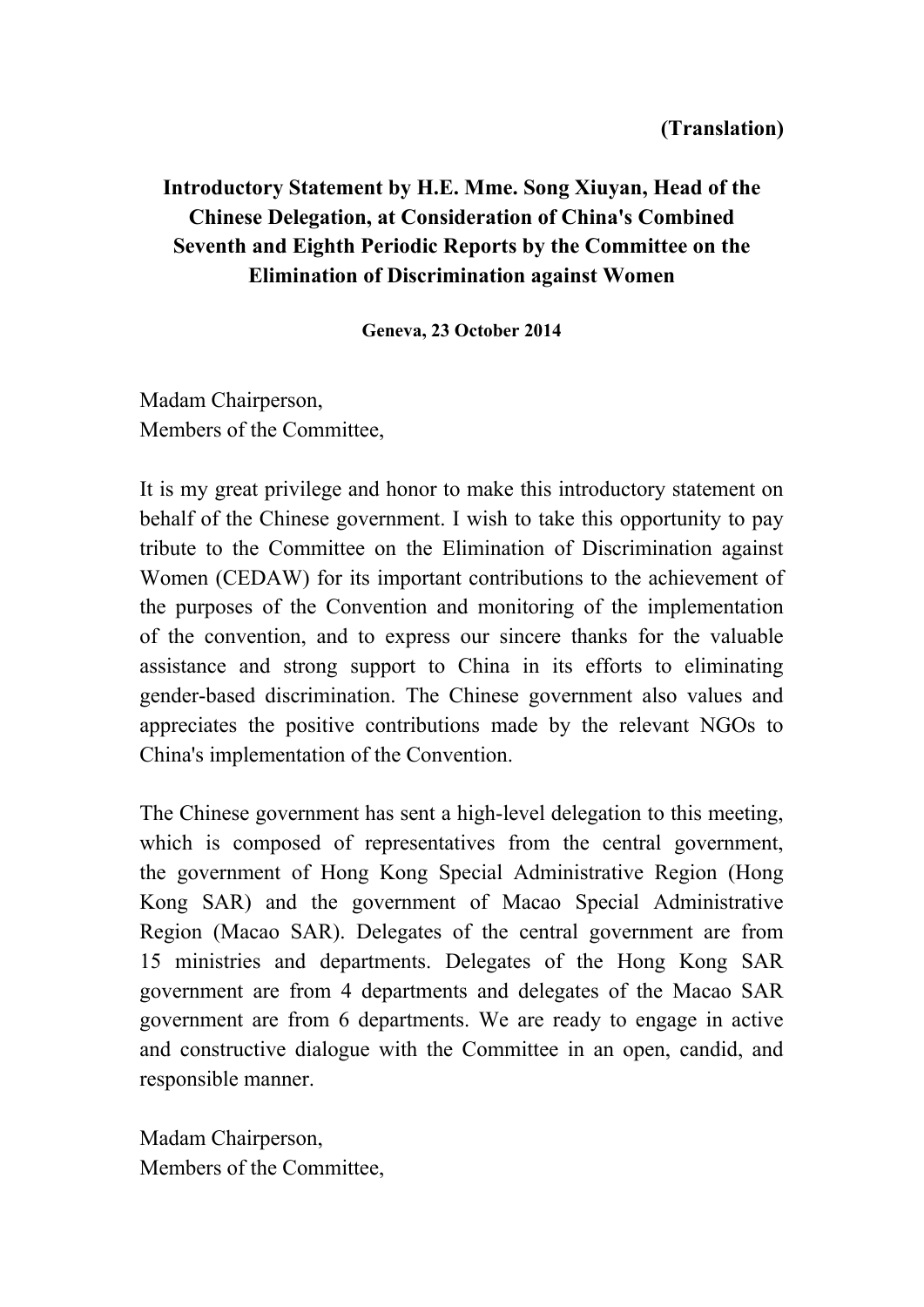The Chinese government has made conscientious efforts to implement the Convention and attaches great importance to the consideration by CEDAW. After the consideration in 2006, we shared the concluding observations of CEDAW with all the relevant Chinese departments and ministries in a timely manner, and held a seminar in May 2007 to study the concluding observations and work out implementation measures. In 2010, we established a working group composed of 29 ministries and departments to draft the periodic reports. We also held meetings, sought the views of the relevant NGOs and academic institutions, and extensively solicited public opinions on the reports through the website of the National Working Committee on Children and Women under the State Council. In August 2014, a written reply of more than 20,000 words in reply to the list of issues and questions was submitted. In the meantime, Hong Kong SAR and Macao SAR also prepared and submitted their separate implementation reports and written replies. This fully demonstrates the great emphasis the Chinese government places on the issue and the transparent, open, and responsible approach it adopted.

Madam Chairperson, Members of the Committee,

China is a developing country. Of its 1.3 billion people, 663 million are women. As a Chinese saying goes, "Women hold up half of the sky." China has all along attached great importance to women's development and gender equality. China declared gender equality as its basic state policy in 1995 at the Fourth World Conference on Women held in Beijing. In 2005, gender equality was incorporated into the Law of the People's Republic of China on the Protection of Rights and Interests of Women, and in 2012, the 18<sup>th</sup> National Congress of the Communist Party of China further underscored China's position of making gender equality its basic state policy and protecting the legitimate rights and interests of women. The basic state policy of gender equality has become a legal basis and fundamental guideline for China's endeavors to eliminate discrimination against women, and promote women's development and gender equality.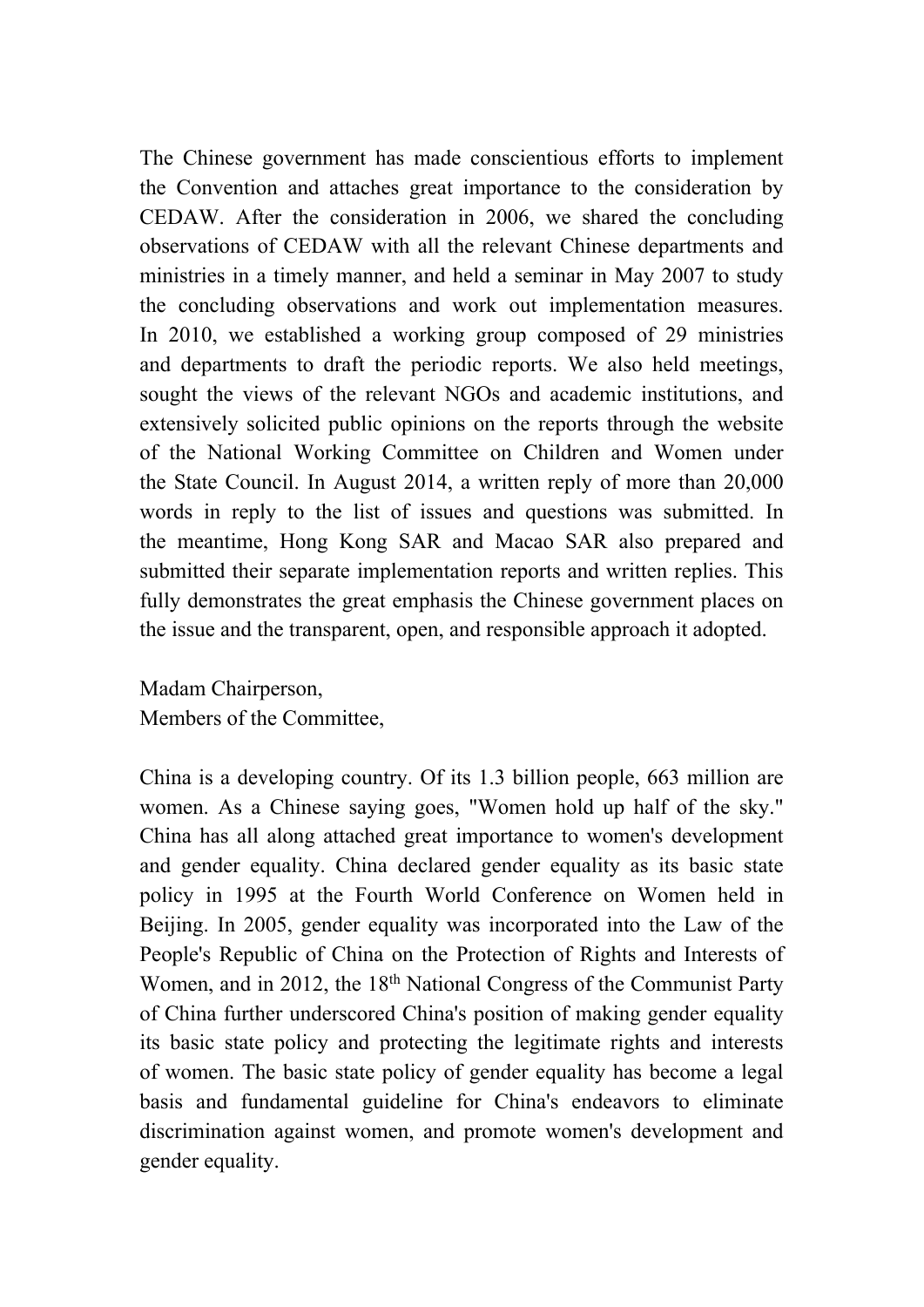Now I would like to brief you on the progress China has made in implementing the Convention since the consideration in 2006, especially since the submission of the combined seventh and eighth periodic reports of the Chinese government.

## **1.Improve laws and regulations on the elimination of gender-based discrimination**

Since 2006, China has formulated and amended over 10 laws and regulations concerning protection of women's rights and interests, which all include explicit provisions on the elimination of discrimination against women and the promotion of gender equality. For example, the Law on the Promotion of Employment formulated in 2007 includes a chapter on "Fair Employment", which requires employers not to refuse or raise the thresholds for recruitment of women on the basis of sex. The Organic Law of the Villagers' Committees amended in 2010 stipulates that there shall be women members in a villagers' committee and women shall account for over one third of all participants of the villager representatives' conference.

In September 2013, the Standing Committee of the 12<sup>th</sup> National People's Congress (NPC) included formulation of a law against domestic violence in its five-year legislation plan. The legislative process officially started in March 2014. By 2013, of the 31 provinces, autonomous regions and municipalities in China, 29 had promulgated special local regulations or policies on prevention and prohibition of domestic violence, and more than 90 cities had formulated the relevant local regulations and policies. All 31 provinces, autonomous regions and municipalities have drawn up or revised rules for implementation of the Law on the Protection of Rights and Interests of Women.

### **2.Improve the working mechanism for promotion of gender equality**

Explore and develop gender equality evaluation mechanisms for laws and policies. China National Program for Women's Development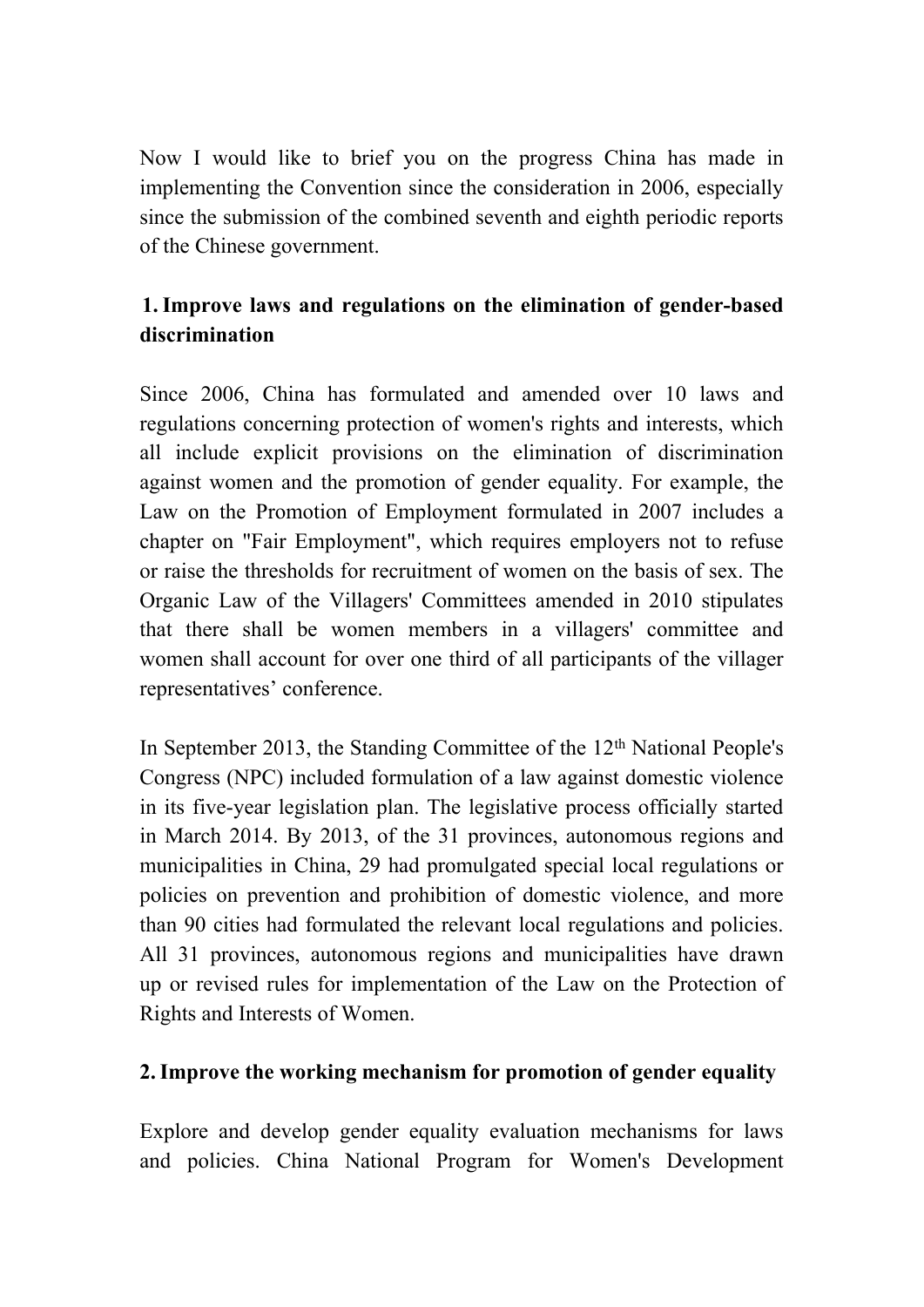(2011-2020) identifies the objective of strengthening gender equality evaluation for laws and policies. Currently, Jiangsu, Zhejiang, Beijing, Anhui, among others, have established gender equality evaluation mechanisms for laws and policies. Through gender equality evaluation for laws, regulations and policies, the principle of gender quality has been incorporated into China's legislative and legal practice. By August 2014, the law and policy gender equality advisory and evaluation committee of Jiangsu Province had participated in formulation and amendment of about 20 local laws, regulations and policies such as the Draft Regulations on Employee Maternity Insurance of Jiangsu Province, and 41 of their recommendations, including the one about establishing and developing a maternity welfare system for all Childbearing-age women, were incorporated into laws and regulations.

Establish research and dissemination mechanisms for gender-related issues. A total of 21 women or gender research and training bases have been set up in China, with annual meetings or regular academic meetings held. Since 2009, Chinese mainstream media outlets have released annual news reports on women's rights and interests and held activities such as selection of top ten news events related to gender equality, with a view to drawing public attention to the issue of women's development and gender equality.

### **3. Take special measures to promote women's development**

Work vigorously to promote women's employment. In 2009, to offset the impact of the international financial crisis on women's employment, China introduced policy of providing micro loans for women with interest paid by the government. By the end of June 2014, an accumulative amount of 193.15 billion RMB yuan (about 32.3 billion USD) of micro loans had been provided to women, with 13.518 billion RMB yuan (about 2.3 billion USD) of loan interest provided by the central and local governments. Some 4 million women each received 50,000 to 80,000 RMB yuan (about 8,300-13,000 USD) of micro loans on average. The measure created jobs for more than 10 million women.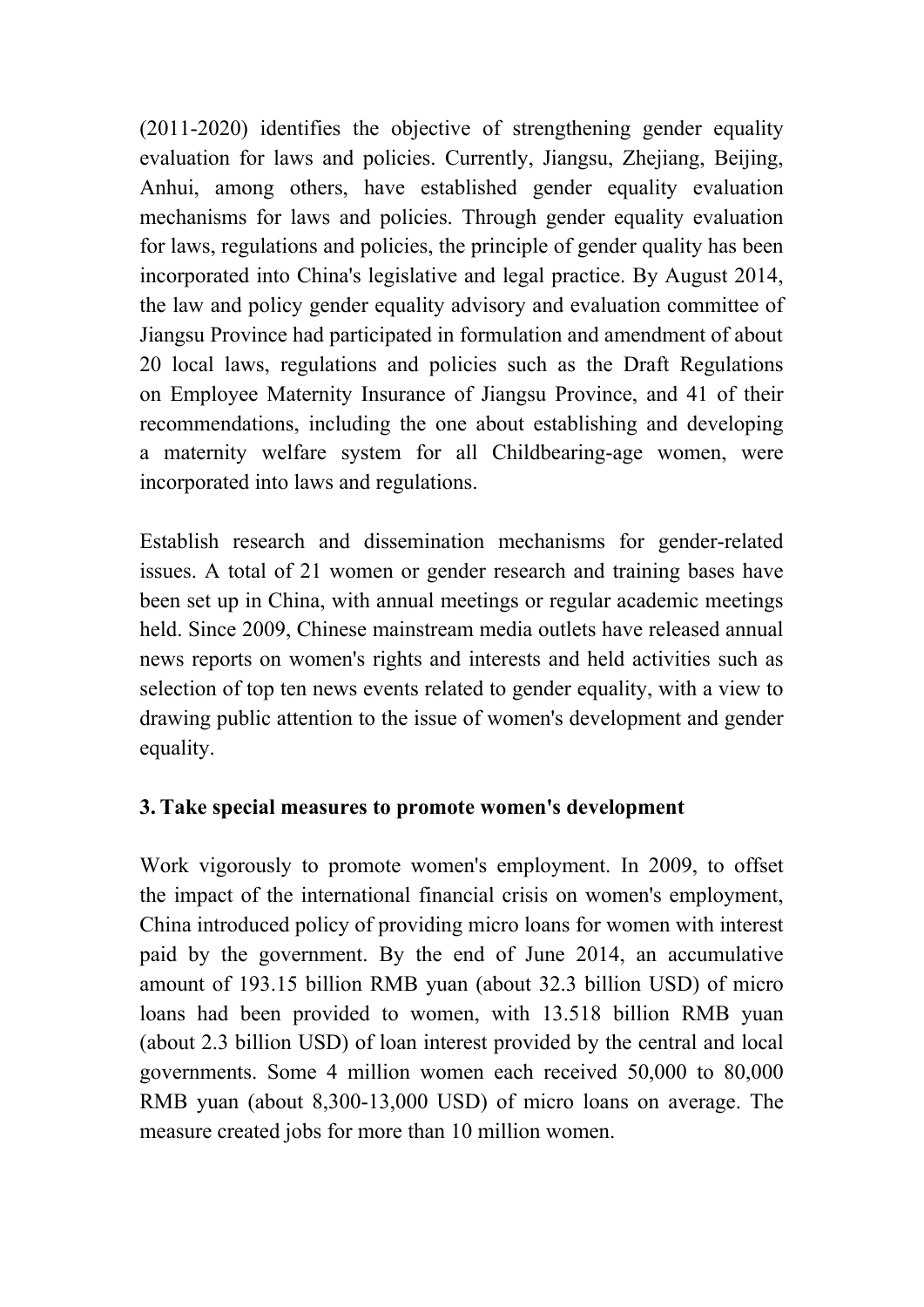Promote women's participation in policy making and management. China National Program for Women's Development (2011-2020) identifies "women's participation in policy making and management" as one of its priorities, and draws up explicit provisions on the percentage of women NPC deputies, women civil servants and women members in villagers' committees. In 2013, women accounted for 23.4% of all deputies to the  $12<sup>th</sup>$  NPC, an increase of 2.07% over the  $11<sup>th</sup>$  NPC. The proportion of women civil servants is also on the rise. Women accounted for 40.3%, 44.5% and 47.8% of all civil servants employed by central government departments and their directly affiliated agencies in 2011, 2012 and 2013 respectively. To ensure women's participation in grassroots democratic management, China enacted the Procedures for Villagers' Committee Election in 2013, clearly identifying women's priority in being nominated as candidates and confirmed as winners if elected. In 2013, over 90% of villagers' committees have women members, with women making up 22.6% of all villager committee members.

Promote women's health. Thanks to the maternity and infant safety initiative, the hospitalized delivery rate rose from 88.4% in 2006 to 99.2% in 2012 and the maternal mortality rate dropped from 41.1/ 100,000 in 2006 to 23.2/100,000 in 2013. A project has been carried out to provide free cervical cancer and breast cancer screening for rural women. From 2009 to 2013, the central budget invested 1.09 billion RMB yuan (about 182 million USD) in the project, and as a result, an accumulative number of 37.49 million rural women received free examination. A sum of 50 million RMB yuan (about 8.33 million USD) is earmarked annually from the central lottery charity fund to replenish the special fund set up to help poverty-stricken mothers suffering from cervical or breast cancer. This fund has helped a total of 20,175 rural women.

Formulate blueprint to promote women's education. Both the National Outline for Medium and Long-term Education Reform and Development (2010-2020) and China National Program for Women's Development (2011-2020) have clearly identified the objectives and requirements for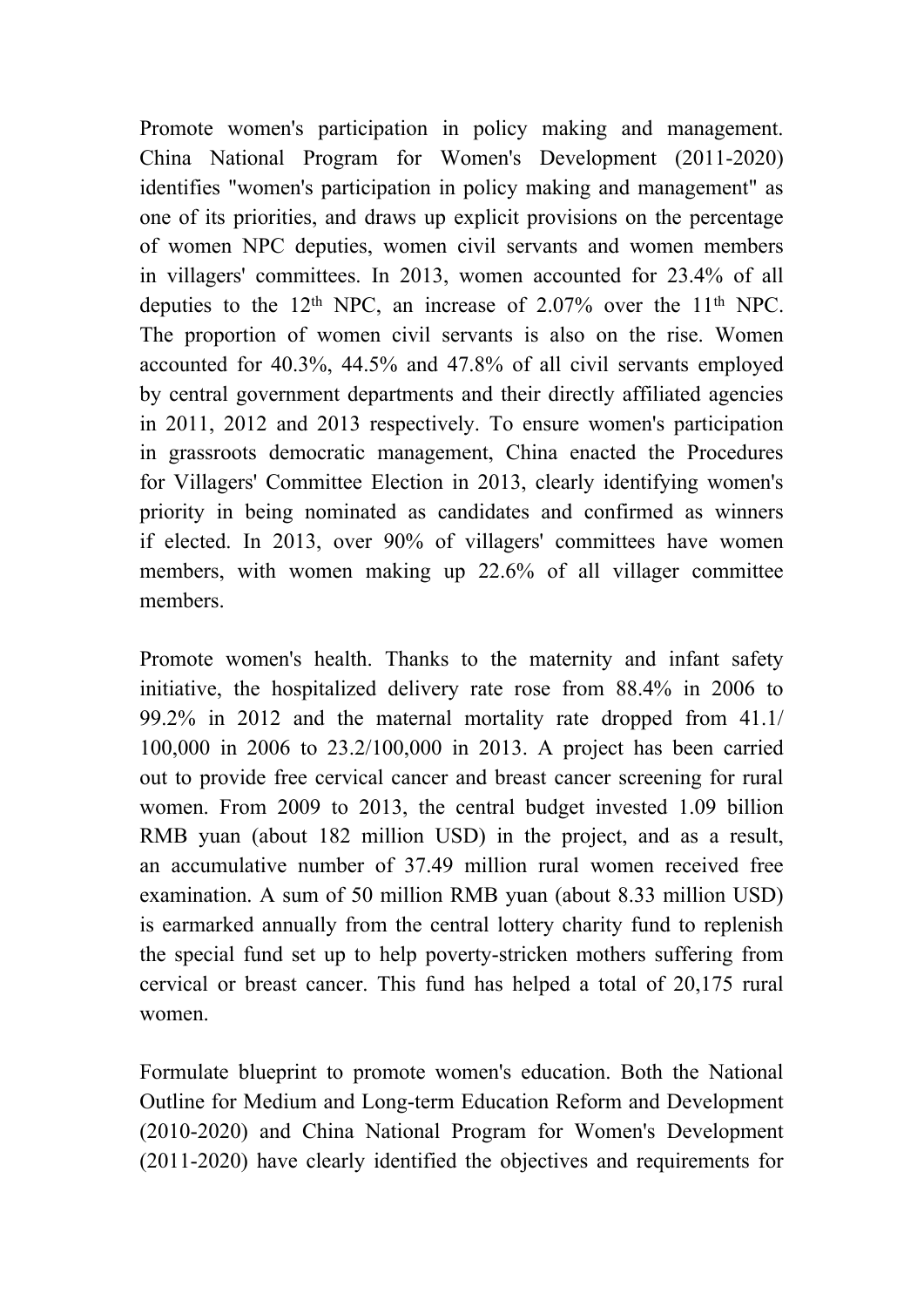women's equal access to various kinds of education at various levels. In 2012, the net enrollment rates of boys and girls in primary schools stood at 99.84% and 99.86% respectively, and the proportions of female students at the levels of junior high school, senior high school, undergraduate study, postgraduate study and doctorate study reached 47.1%, 47.7%, 51.4%, 51.5% and 36.5% respectively.

Create conditions for the success of talented women. In 2011, China formulated the Proposals on Promoting the Development of Women Talents in Science and Technology, which offers policy support for the development of women science and technology professionals. Thanks to a project dedicated to studying the development of high-level women talents and facilitating their success, the age limit for women candidates for the Chinese Young Female Scientist Award and the Chinese Youth Science and Technology Award was extended from 40 to 45 in 2010 and the age limit for female applicants for Youth Science Fund was extended from 35 to 40 in 2011. After the implementation of the policy, the number of candidates for the Chinese Young Female Scientist Award increased by 70%, the ratio of female winners increased from 15% in the 11<sup>th</sup> Chinese Youth Science and Technology Award to 28% in the 12<sup>th</sup> Award, and the numbers of female applicants and beneficiaries of the Youth Science Fund both more than doubled.

#### **4. Focus on protecting the rights and interests of special groups**

Attach importance to protecting the rights and interests of ethnic minority women. From 2006 to 2013, the central budget allocated 5.3 trillion RMB yuan (about 88 million USD) to ethnic minority areas in transfer payment, markedly promoting the economic and social development of ethnic minority areas and bringing benefits to millions of ethnic minority women. In 2013, the government invested 28.27 billion RMB Yuan (about 4.7 billion USD) to support educational development in 8 ethnicminority provinces and autonomous regions, continuously improving education environment for ethnic minority women. Efforts are made to promote ethnic minority women's participation in decision making and management. Ethnic minority women deputies accounted for 41.3% of all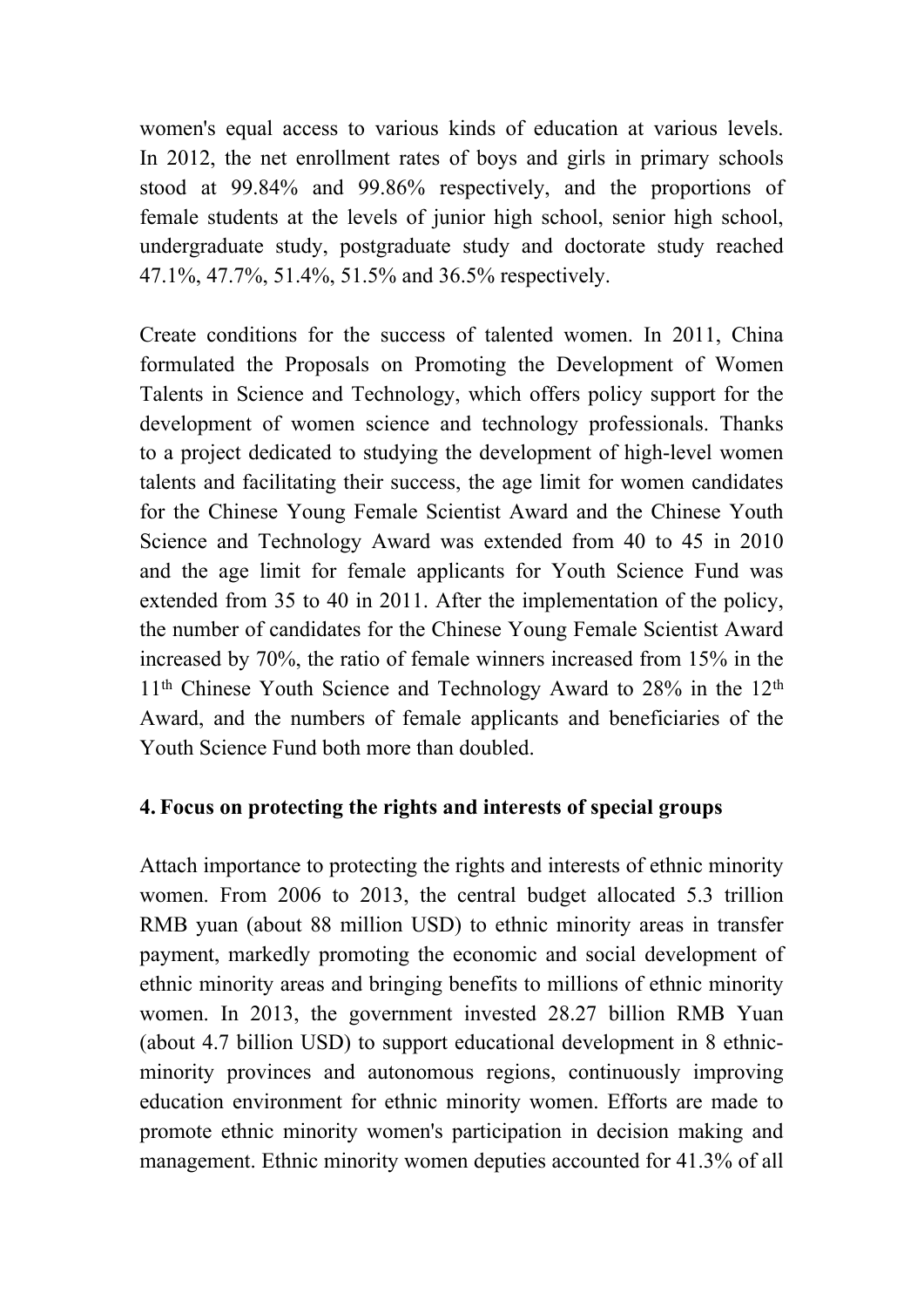ethnic minority deputies to the 12<sup>th</sup> NPC.

Strengthen protection of the rights and interests of elderly women. More investment is put into serving the elderly. There are about 36,000 elderly nursing homes in China, which provide 25 beds for every 1,000 elderly people above the age of 60. Priority is given to strengthening the social welfare and service system for the elderly in rural areas, and 60 million elderly women in rural areas have benefited from this policy. Efforts have also been made to upgrade medical care for elderly women in rural areas. All women above the age of 65 enjoy free physical checkup, health guidance and chronic illness services.

Strengthen special protection of disabled women. The establishment of the subsidy system for the disabled living in poverty and the special care subsidy system for the severely disabled has benefited more than 2 million disabled women. Since the implementation of the "Sunlight Home Project" in 2009, over 3,000 sunlight homes have been built to provide health care, recuperation, and training services to 50,000 disabled women.

Take measures to provide education, medical care, employment and social security services to 236 million migrant population and their children. The National Regulation on Basic Public Health Services amended in 2011 includes rural migrant workers and their children in the public health service and management system. Migrant women have been included in the management system of the places of their residence to improve their health through measures such as free physical checkup and limited-price childbearing. Policies have been made to ensure participation of children of migrant workers in entrance exams to schools in places of their residence, so as to ensure their equal access to education. As of 2014, 28 provinces have unveiled policies that allow children of migrant workers to participate in university entrance exams in places of their residence.

Strengthen protection of the safety and security of the girl child. The National Plan of Action on Combating Human Trafficking (2013-2020),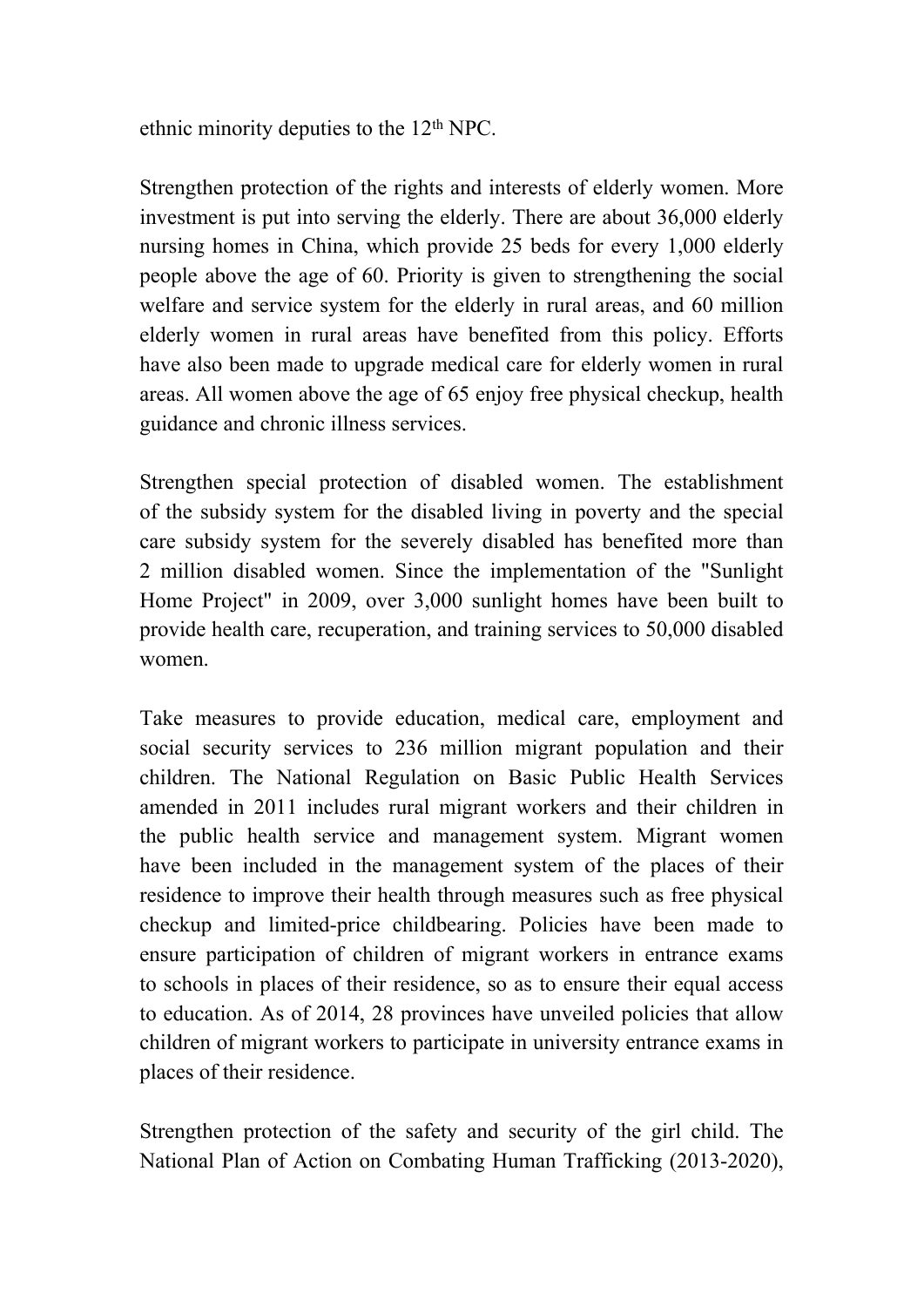the Proposals on Punishing Criminals of Sexual Abuse against Minors and the Proposals on Preventing Children from Sexual Abuse were formulated in 2013 to strengthen prevention and protection, punish the perpetrators and protect the safety and security of the girl child.

### **5.Improve the national gender statistics system**

The Comprehensive Statistics System on the Status of Women and Children was amended in 2012. By the end of 2013, the system produced more than 40 statistics charts and nearly 500 indicators, forming a statistics indicator system that comprehensively reflects the status of women's development in China. All 31 provinces, autonomous regions and municipalities have established local comprehensive statistics systems for women's development, basically forming a sex-disaggregated statistics network at the national, provincial and prefectural levels. The formulation of the monitoring and statistics indicator system of China National Program for Women's Development (2011-2020) has provided data support for dynamic monitoring of gender equality in China.

Since 2008, Gender specific data are included in the annually published Statistics on the Status of Chinese Women and Children. Facts and Statistics -- Women and Men in the Chinese Society, Progress of the Society, Millennium Development Goals in China and the International Conference on Population and Development and China's National Objectives, which were published successively since 2007, all included sex-disaggregated data.

Madam Chairperson, Members of the Committee,

The Chinese government has conducted active international cooperation and exchanges in implementing the Convention, maintained good cooperative relations with the relevant UN agencies, and carried out human rights dialogues and practical project cooperation with other countries and regions to implement relevant international conventions and promote women's development.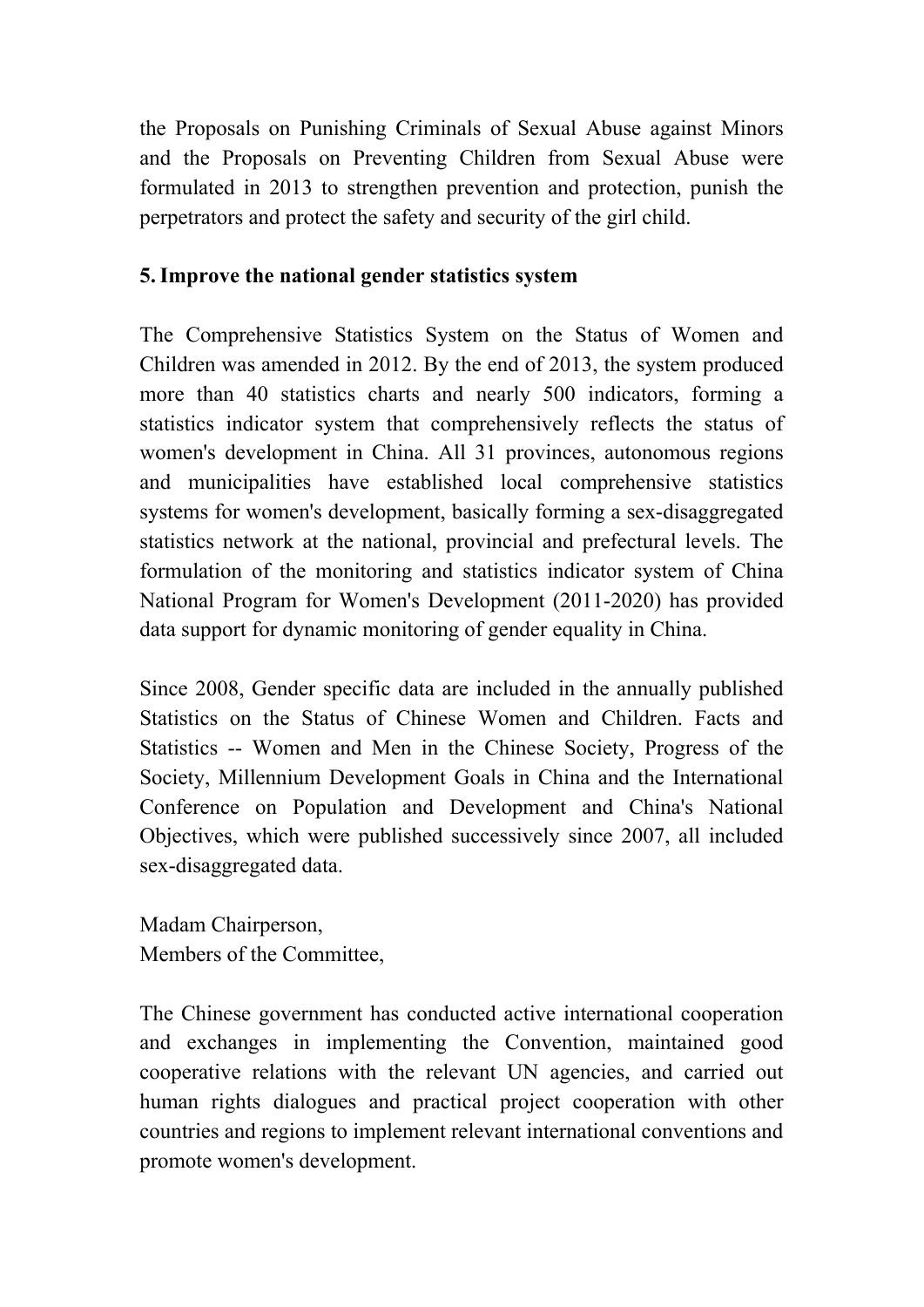Madam Chairperson, Members of the Committee,

The Chinese government has consistently followed the basic state policy of equality between men and women, and made vigorous efforts to promote women's development and eliminate gender-based discrimination. Nevertheless, we are soberly aware that there still exist many problems and challenges in eliminating discrimination against women. The Chinese government will listen attentively to the observations and recommendations of the Committee, continue to work earnestly to fulfill its obligations under the Convention, make unremitting efforts to implement the basic state policy of equality between men and women, and continue to promote gender mainstreaming, in an effort to provide a highest degree of protection to the rights and interests of women and promote the all-round development of women.

The 18th National Congress of the Communist Party of China held in 2012 initiated the concept of the Chinese Dream of the great renewal of the Chinese nation. It is about strength and prosperity of the country, revitalization of the nation and wellbeing of its people. The meeting also identified the objectives of bringing about a moderately prosperous society in China when the Communist Party of China celebrates its centenary and building China into a modernized socialist country that is prosperous, democratic, harmonious and culturally advanced when New China celebrates its centenary. The development of Chinese women is always closely linked with the development of the country and the nation. The Chinese Dream and the above two centenary objectives will no doubt provide historic opportunities for women's development and gender equality in China. It is our firm conviction that, as we make the Chinese Dream come true and reach the two centenary objectives, we will also score new achievements in promoting women's development and gender equality.

Madam Chairperson, Members of the Committee,